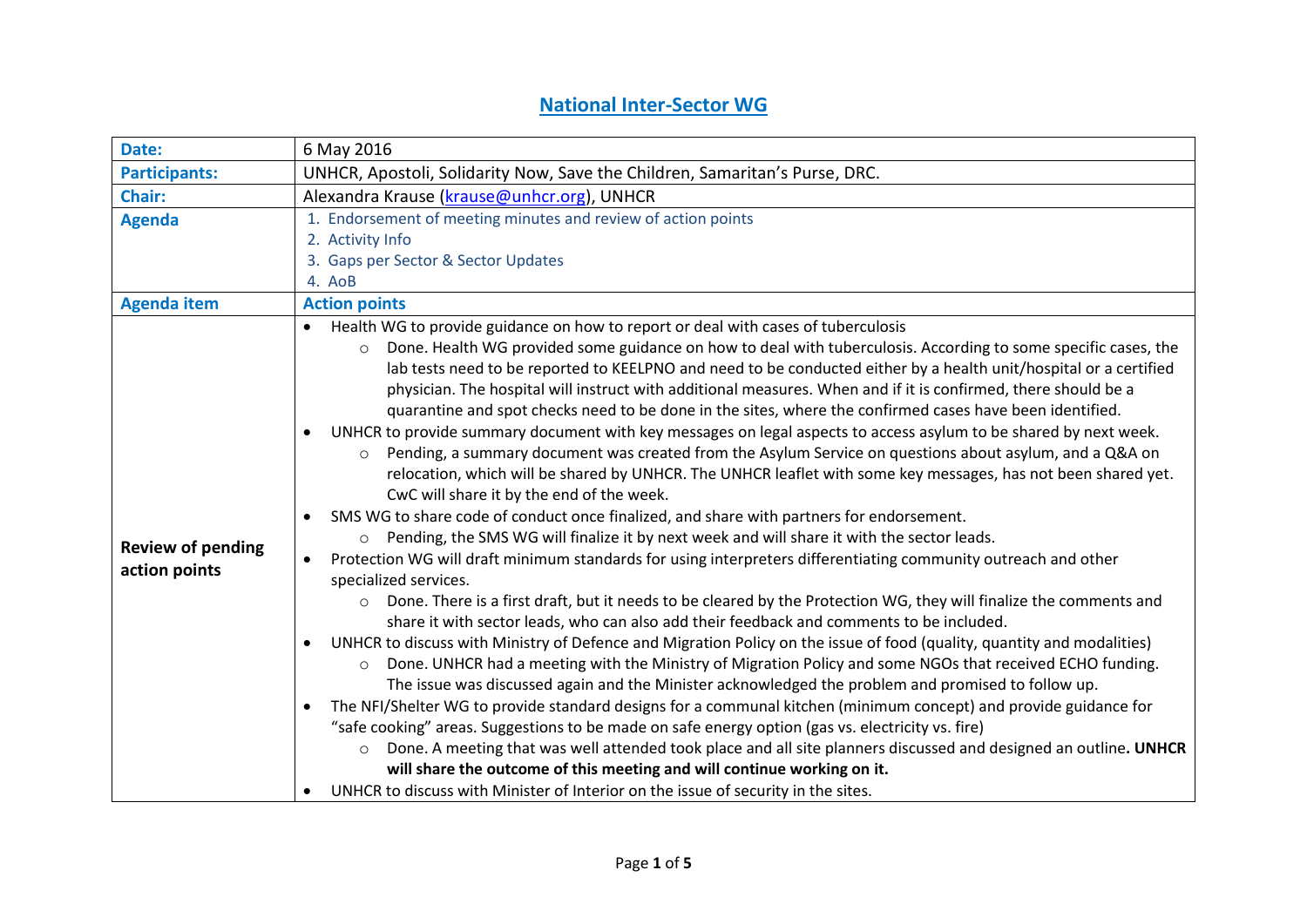|                         | UNHCR had a bilateral meeting with Mrs. Tsirigoti. The main problem is that the sites are on military property and<br>$\circ$     |                           |  |
|-------------------------|-----------------------------------------------------------------------------------------------------------------------------------|---------------------------|--|
|                         | police according to the Greek law, does not have the authority to enter military sites. This applies to all sites and             |                           |  |
|                         | there is a debate on how this can be resolved. For the time being, there is no official decision.                                 |                           |  |
|                         | CP Sub-WG to finalize and share minimum standards for UAM by next week.<br>$\bullet$                                              |                           |  |
|                         | $\circ$ Pending. The meeting did not happen and is rescheduled for Wednesday, 11 May.                                             |                           |  |
|                         | Cash WG to share final version of the MEB.<br>$\bullet$                                                                           |                           |  |
|                         | Pending. MEB was finalized and presented during the WG. At the moment they are drafting a justification and<br>$\circ$            |                           |  |
|                         | narrative, and they need input from the UNHCR Protection sector coordinator. They will also share it with                         |                           |  |
|                         | members of the Inter-Sector WG to receive their feedback.                                                                         |                           |  |
|                         | UNHCR to bring up with the Ministry of Migration Policy on how to regulate access to sites for spontaneous arrivals.<br>$\bullet$ |                           |  |
|                         | The issue was discussed, but no solution was provided for spontaneous arrivals. Transportation in between sites is                |                           |  |
|                         | organized by the government. If partners have information on protection cases or persons with specific needs                      |                           |  |
|                         | being send away from a site, this should be documented so as to assist a more evidence based advocacy with the                    |                           |  |
|                         | Ministry on this topic.                                                                                                           |                           |  |
|                         | Protection and assistance for urban caseload to be discussed at next ISWG on 6 May.<br>$\bullet$                                  |                           |  |
|                         | Pending. The discussion will be put on the agenda for next week.<br>$\circ$                                                       |                           |  |
| <b>Agenda item</b>      | <b>Discussions</b>                                                                                                                | <b>Action points</b>      |  |
|                         |                                                                                                                                   |                           |  |
| <b>Endorsement of</b>   | Meeting minutes were endorsed.                                                                                                    |                           |  |
| meeting minutes         |                                                                                                                                   |                           |  |
|                         |                                                                                                                                   |                           |  |
| <b>Activity Info/4W</b> | Presentation-briefing from IM Officer                                                                                             |                           |  |
|                         |                                                                                                                                   |                           |  |
|                         | Activity info is a database for program and activity tracking, and partners will have access to report                            | UNHCR will share the      |  |
|                         | directly per site and sector. They will report according to indicators, sites, objectives and outputs of                          | SOP for Activity Info and |  |
|                         | each of the sectors. It also allows partners to create their own maps depending on the indicators                                 | will provide briefings in |  |
|                         | they wish to represent. The information will be updated automatically and it can be exported in                                   | the Sector WGs as         |  |
|                         | Excel, Word or PDF format.                                                                                                        | necessary.                |  |
|                         | It is highly customizable, and partners can create charts and dashboards. The reporting can be done                               |                           |  |
|                         | on a monthly basis (each sector can decide how to use it) and organizations can see where the sector                              |                           |  |
|                         | stands, as well as all the sectors as a total. Activities outside the sites can be captured as well. UNHCR                        |                           |  |
|                         | IM team will train partners on how to collect the information                                                                     |                           |  |
|                         | To systematize the information for the 4W Sectors have to come up with the categories and sub-                                    |                           |  |
|                         | categories for each of their respective sectors, so that they can be included to the 4W list. This will                           | UNHCR to share the 4W     |  |
|                         | help in identifying the gaps.                                                                                                     | table again and sector    |  |
|                         |                                                                                                                                   | leads to ensure that the  |  |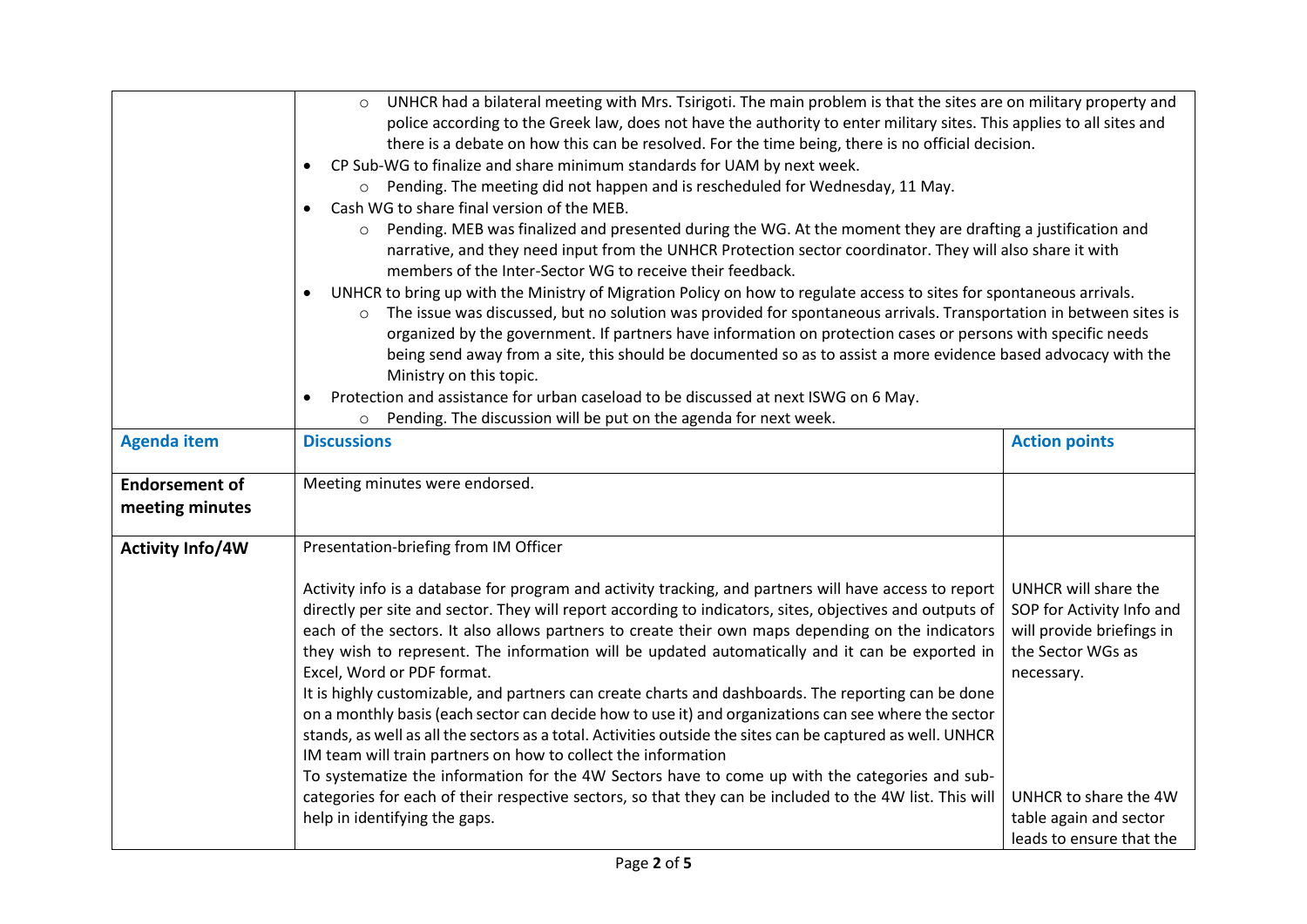|                    | A 3W visual overview for all sectors, of where the partners have worked, has been created and until                                   | activity list is completed                   |
|--------------------|---------------------------------------------------------------------------------------------------------------------------------------|----------------------------------------------|
|                    | the activity info is officially rolled out, this 3W overview will be used.                                                            | for each sector with                         |
|                    |                                                                                                                                       | activities and sub-<br>activities.           |
|                    | Food WG:                                                                                                                              |                                              |
|                    | $\blacksquare$<br>There is still no government counterpart to co-lead the group.                                                      |                                              |
|                    | There is no clear picture of who is doing, what & where.<br>п                                                                         |                                              |
|                    | A short assessment tool to identify gaps has been created which should be linked to the 4W to                                         |                                              |
|                    | avoid duplication and additional data entry for partners.                                                                             |                                              |
|                    | <b>WASH WG:</b>                                                                                                                       |                                              |
|                    | One of the goals of the sector is to replace chemical toilets with containers. UNHCR currently<br>$\blacksquare$                      | Sector WGs are asked to                      |
|                    | provides the WASH containers to partners to install WASH facilities, there would be only a budget                                     | highlight "risk"                             |
|                    | for an additional 40 containers which require prioritization per site.                                                                | categories for sites to                      |
|                    | Possible water shortage scenarios are being discussed and sector wants to ensure camps have                                           | identify those who                           |
| Updates & gaps per | adequate amounts of water.                                                                                                            | should be prioritized for                    |
| sector             | WASH WG has developed an overview document to know what is happening on a day-to-day<br>basis in the sites                            | a possible closure (e.g.<br>those with water |
|                    | There are concerns of the WASH situation on the islands in particular on the closed facilities<br>٠                                   | shortage etc.)                               |
|                    | which need to be looked into.                                                                                                         |                                              |
|                    | Cash WG:                                                                                                                              |                                              |
|                    | CRS has brought in a full time cash coordinator that will support the Cash WG with the UNHCR<br>$\blacksquare$                        |                                              |
|                    | Cash Coordinator                                                                                                                      |                                              |
|                    | The WG will share the narrative and justification of the MEB by next week                                                             |                                              |
|                    | The UNHCR Sector Coordinator did an assessment in the North and concluded that it is feasible                                         |                                              |
|                    | to work with cash there                                                                                                               |                                              |
|                    | UNHCR during the last meeting with the SG Voudouris highlighted the advantages for the local                                          |                                              |
|                    | community to use cash and the SG supported the idea to scale up cash assistance.                                                      |                                              |
|                    | SMS WG:                                                                                                                               |                                              |
|                    | A co-chair from NRC has been identified and the first Attika Sub-WG will start next week and will<br>$\blacksquare$<br>be led by DRC; | Cash WG to share MEB<br>document once        |
|                    | The question of incentives and payment to refugees which are prohibited by the labour law                                             | finalized.                                   |
|                    | should be discussed further and brought up with the Ministry. Newly established Education WG                                          |                                              |
|                    | discussed the issue of paying incentives to refugee teachers as well.                                                                 |                                              |
|                    | Given that site planners are often not included in any site planning and can only provide guidance<br>٠                               |                                              |
|                    | afterwards suggested changes should be realistic given site conditions.                                                               | UNHCR to discuss with                        |
|                    | NFI/Shelter WG:                                                                                                                       | the MoMP on how to                           |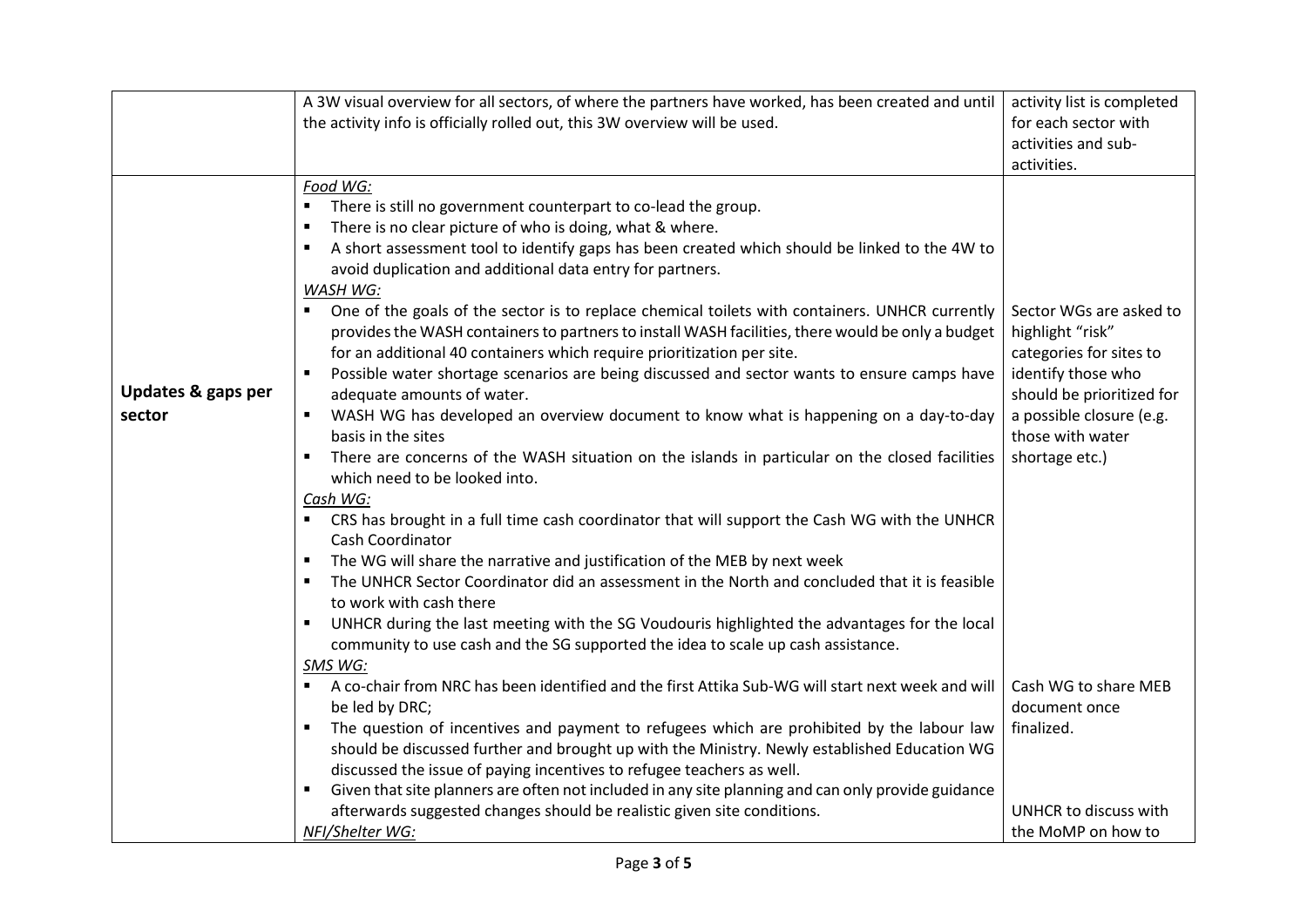|            | On the islands additional NFIs are being requested (hats, sunscreens, water bottles that can be                      | address incentives for    |
|------------|----------------------------------------------------------------------------------------------------------------------|---------------------------|
|            | refilled), but most actors are not operational in the closed centres.                                                | refugees. Cash WG with    |
|            | Shelter: they are currently looking into the design of the communal kitchens. The design for the<br>$\blacksquare$   | SMS WG to discuss what    |
|            | North, will probably be used for Attika.                                                                             | would be possible         |
|            | Child Protection Sub-WG:                                                                                             | standard for different    |
|            | The group has finalized the ToR                                                                                      | job profiles based on the |
|            | A work plan for six months will be established and will be based on the RRMRP<br>٠                                   | Greek law.                |
|            | Minimum standards on accommodation for UAM are currently being finalized.                                            |                           |
|            | SGBV Sub-WG:                                                                                                         | UNHCR will bring up the   |
|            | By law SGBV cases need to be reported by the health providers to the police; this is sensitive as<br>$\blacksquare$  | issue of communal         |
|            | it might not be in line with the wishes of the survivor. Meetings are held with the Secretariat                      | kitchen to the Ministry   |
|            | General of Gender Equality to discuss the issue.                                                                     | of Migration Policy and   |
|            | There are reports of SGBV incidents in the closed facilities. Allocation of shelter is an issue in                   | see how to possibly       |
|            | some sites and there are discussion to establish community watch groups that could prevent                           | organize the space        |
|            | SGBV cases in the sites                                                                                              | accordingly and store     |
|            | There are three active Sub- WGs at the moment: one in Athens, one in the North and one on<br>٠                       | food.                     |
|            | Lesvos.                                                                                                              |                           |
|            | Discussions are ongoing whether or not to roll-out the GBVIMS.<br>٠                                                  |                           |
|            | <b>Protection WG:</b>                                                                                                |                           |
|            | The sub-national WGs will be more included in follow up and advocacy efforts<br>$\blacksquare$                       |                           |
|            | There are a lot of concerns what kind of activities should be implemented in the closed facilities<br>$\blacksquare$ |                           |
|            | Chios                                                                                                                | Protection WG to          |
|            | All sites have reached their maximum capacity and the municipality does not want a new site on<br>٠                  | provide a short summary   |
|            | the island. There are a lot of tensions between the local community and PoCs;                                        | overview of situation in  |
|            | They are also looking into building additional accommodation capacity on Leros, but people are<br>٠                  | the islands and outline   |
|            | scared to be transferred from Chios, as they fear that they will be sent back to Turkey.                             | what is response          |
|            | Samos:                                                                                                               | capacity to address gaps  |
|            | This island has reached its maximum capacity and there are incidents of alcohol consumption,                         | including guidance which  |
|            | violence and tensions.                                                                                               | activities could be       |
|            |                                                                                                                      | implemented in the        |
|            |                                                                                                                      | closed facilities.        |
| <b>AoB</b> | Ramadan                                                                                                              |                           |
|            | Sectors should look into how to prepare for Ramadan, i.e. food distribution in particular; separate                  |                           |
|            | eating facilities for those who do not observe Ramadan etc.                                                          |                           |
|            |                                                                                                                      |                           |